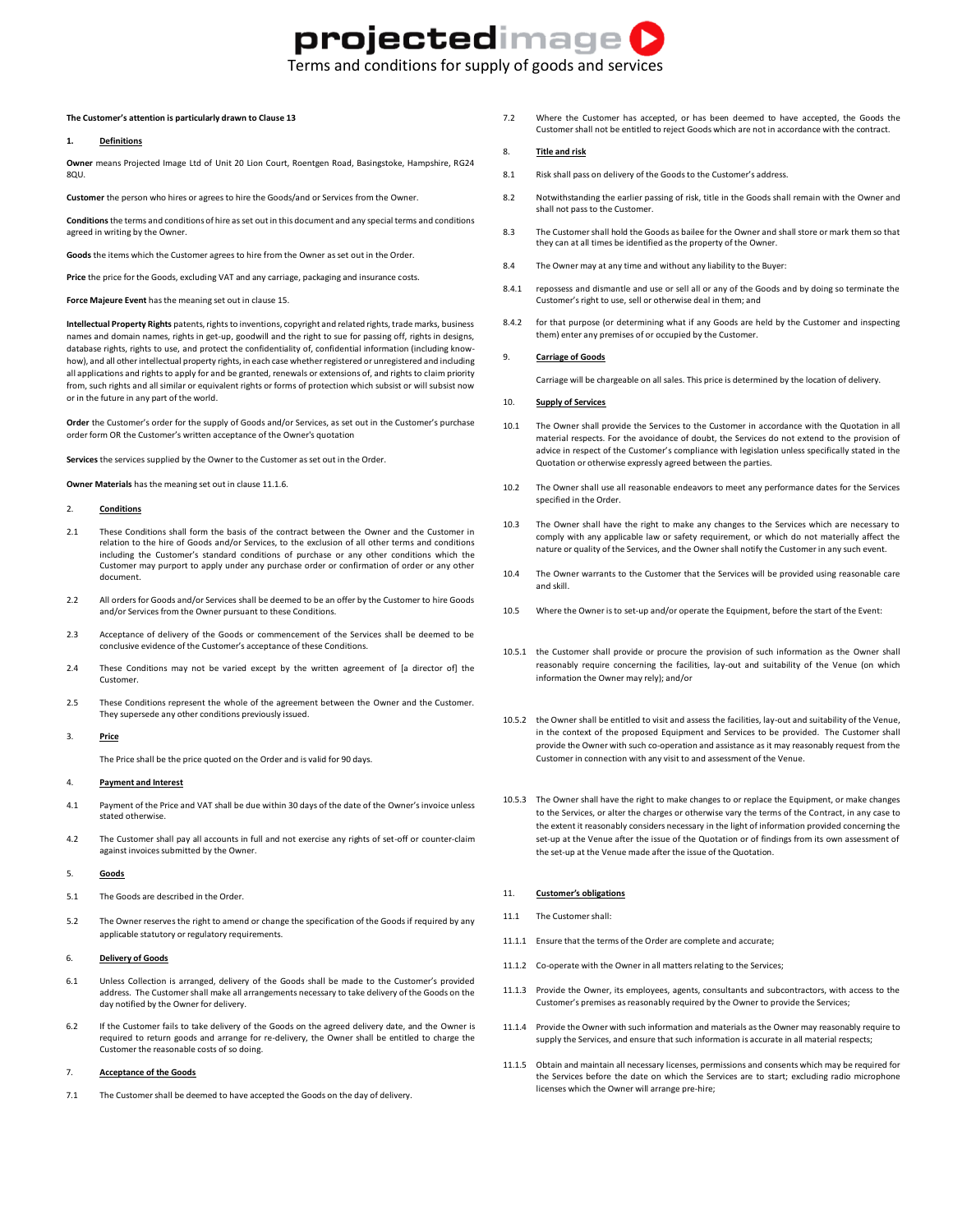## projectedimage

Terms and conditions for supply of goods and services

- 11.1.6 Keep and maintain all materials, equipment, documents and other property of the Owner(Owner Materials) at the Customer's premises in safe custody at its own risk, maintain the Owner Materials in good condition until returned to the Owner, and not dispose of or use the Owner Materials other than in accordance with the Owner's written instructions or authorisation.
- 11.1.7 All apparatus is suitably packed where necessary. Such packing must be used by the Customer when returning the apparatus, otherwise the cost of such packing will be charged to the Customer.
- 11.1.8 All damage to the equipment shall be reported to the Owner within 24 hours and the cost of repairs shall be payable under the conditions specified in clause 4 of the Terms and Conditions of Hire.
- 11.1.9 The hiring period of the equipment shall commence at the time specified in the Agreement Form and shall finish when the equipment is returned to the Owner's premises, or when the Owner has successfully collected the equipment by prior written agreement, and the Owner has acknowledged safe and complete receipt of the equipment. The equipment must be returned (or made available for collection) at the time and date specified in the Agreement Form, unless in the meantime the Owners have agreed to an extension. Extension of hire must be notified to the Owner at least 24 hours before the end of original hire period. If the equipment shall be injured, lost or destroyed in part of full the Customer shall be responsible for continued hire charges until all damage is rectified to the Owners sole satisfaction and / or monies to the full replacement value received by the Owner.
- 11.1.10 The equipment shall be the responsibility of the Customer at all times until returned to the Owner as defined in clause (8) above. In the event of loss of goods or any item thereof from whatsoever cause or reason, the Customer shall immediately pay to the owner the full costs of replacement, details of which are held by the owner.
- 11.1.11 The customer shall keep the equipment insured against fire, loss, damage or risk from whatever cause arising in the full replacement value thereof and will permit the Owner at all reasonable times to have access to the equipment and to inspect the state and conditions thereof.
- 11.1.12 The customershall in no circumstances remove the equipment from the United Kingdom without obtaining the consent of the Owner in writing specifying the country to which the equipment is to be removed and in such event the Customer shall pay all additional insurance in respect of such removal of the equipment and shall indemnify the owner against all customs duties, taxes or other pecuniary levies either as a result of removal of the equipment from the United Kingdom or for the return of the equipment ,and shall pay to the owner, if required, 10% of the value of the equipment supplied by way of a deposit, such sum to be returned to the Customer at the termination of hiring by Owner after deduction of any moneys due by the Customerto the Owner under this agreement.
- 11.1.13 If the equipment shall be injured or destroyed all moneys received or receivable in respect of such insurance as aforesaid shall forthwith be received by the Owner who shall, as the case may require, apply such moneys either in making good the damage done or in replacing the equipment by other articles of similar description and quality and such substitute articles shall become subject to the provisions of this agreement in the same manner as the articles for which they shall have been substituted.
- 11.1.14 The equipment shall be deemed to be in good condition at the beginning of the hire period unless any damage shall have been noted on the delivery note.
- 11.2 If the Owner's performance of any of its obligations in respect of the Services is prevented or delayed by any act or omission by the Customer or failure by the Customer to perform any relevant obligation (Customer Default):
- 11.2.1 the Owner shall without limiting its other rights or remedies have the right to suspend performance of the Services until the Customer remedies the Customer Default, and to rely on the Customer Default to relieve it from the performance of any of its obligations to the extent the Customer Default prevents or delays the Owner's performance of any of its obligations;
- 11.2.2 the Ownershall not be liable for any costs or losses sustained or incurred by the Customer arising directly or indirectly from the Owner's failure or delay to perform any of its obligations as set out in this clause 11.2; and
- 11.2.3 The Customer shall reimburse the Owner on written demand for any costs or losses sustained or incurred by the Owner arising directly or indirectly from the Customer Default.

#### 12. **Intellectual Property Rights**

- 12.1 All Intellectual Property Rights in or arising out of or in connection with the Services shall be owned by the Owner.
- 12.2 The Customer acknowledges that, in respect of any third party Intellectual Property Rights in the Services, the Customer's use of any such Intellectual Property Rights is conditional on the Owner obtaining a written license from the relevant licensor on such terms as will entitle the Owner to license such rights to the Customer.
- 12.3 All Owner Materials are the exclusive property of the Owner.
- 13. **Limitation of Liability: THE BUYER'S ATTENTION IS PARTICULARLY DRAWN TO THIS CLAUSE**
- 13.1 Nothing in these Conditions shall limit or exclude the Owner's liability for:
- 13.1.1 death or personal injury caused by its negligence, or the negligence of its employees, agents or subcontractors;
- 13.1.2 fraud or fraudulent misrepresentation;
- 13.1.3 breach of the terms implied by section 2 of the Supply of Goods and Services Act 1982 (title and quiet possession);
- 13.1.4 breach of the terms implied by section 12 of the Sale of Goods Act 1979 (title and quiet possession); or
- 13.1.5 defective products under the Consumer Protection Act 1987.
- 13.2 Subject to clause 13.1:
- 13.2.1 The Owner shall under no circumstances whatever be liable to the Customer, whether in contract, tort (including negligence), breach of statutory duty, or otherwise, for any loss of profit, or any indirect or consequential loss arising under or in connection with the Contract; and
- 13.3 This clause 13 shall survive termination of the Contract.

#### 14. **Termination**

- 14.1 Any Order you place will constitute an offer capable of acceptance by the Owner. The Owner is not obliged to accept an Order and reserve the right to refuse an Order without giving any reason.
- 14.1.1 Without limiting its other rights or remedies, each party may terminate the Contract at any time by giving the other party no less than 14 days' notice. If you cancel an order you will be liable to pay us:
- 14.1.2 25% of charges if you cancel within 14 days of the commencement of the hire period
- 14.1.3 50% of charges if you cancel within 7 days of the commencement of the hire period
- 14.1.4 100% of charges if you cancel within 72 hours of the commencement of the hire period
- 14.2 Without limiting its other rights or remedies, each party may terminate the Contract with immediate effect by giving written notice to the other party if:
- 14.2.1 the other party commits a material breach of its obligations under this Contract and (if such breach is remediable) fails to remedy that breach within 30 days after receipt of notice in writing to do so;
- 14.2.2 the other party suspends, or threatens to suspend, payment of its debts or is unable to pay its debts as they fall due or admits inability to pay its debts or (being a company or limited liability partnership) is deemed unable to pay its debts within the meaning of section 123 of the Insolvency Act 1986 or (being an individual) is deemed either unable to pay its debts or as having no reasonable prospect of so doing, in either case, within the meaning of section 268 of the Insolvency Act 1986 or (being a partnership) has any partner to whom any of the foregoing apply;
- 14.2.3 the other party commences negotiations with all or any class of its creditors with a view to rescheduling any of its debts, or makes a proposal for or enters into any compromise or arrangement with its creditors [other than (where a company) for the sole purpose of a scheme for a solvent amalgamation of that other party with one or more other companies or the solvent reconstruction of that other party];
- 14.2.4 a petition is filed, a notice is given, a resolution is passed, or an order is made, for or in connection with the winding up of the other party (being a company) other than for the sole purpose of a scheme for a solvent amalgamation of the other party with one or more other companies or the solvent reconstruction of that other party;
- 14.2.5 The other party (being an individual) is the subject of a bankruptcy petition or order;
- 14.2.6 a creditor or encumbrancer of the other party attaches or takes possession of, or a distress, execution, sequestration or other such process is levied or enforced on or sued against, the whole or any part of its assets and such attachment or process is not discharged within 14 days;
- 14.2.7 An application is made to court, or an order is made, for the appointment of an administrator or if a notice of intention to appoint an administrator is given or if an administrator is appointed over the other party (being a company);
- 14.2.8 The holder of a qualifying charge over the assets of the other party (being a company) has become entitled to appoint or has appointed an administrative receiver;
- 14.2.9 A person becomes entitled to appoint a receiver over the assets of the other party or a receiver is appointed over the assets of the other party;